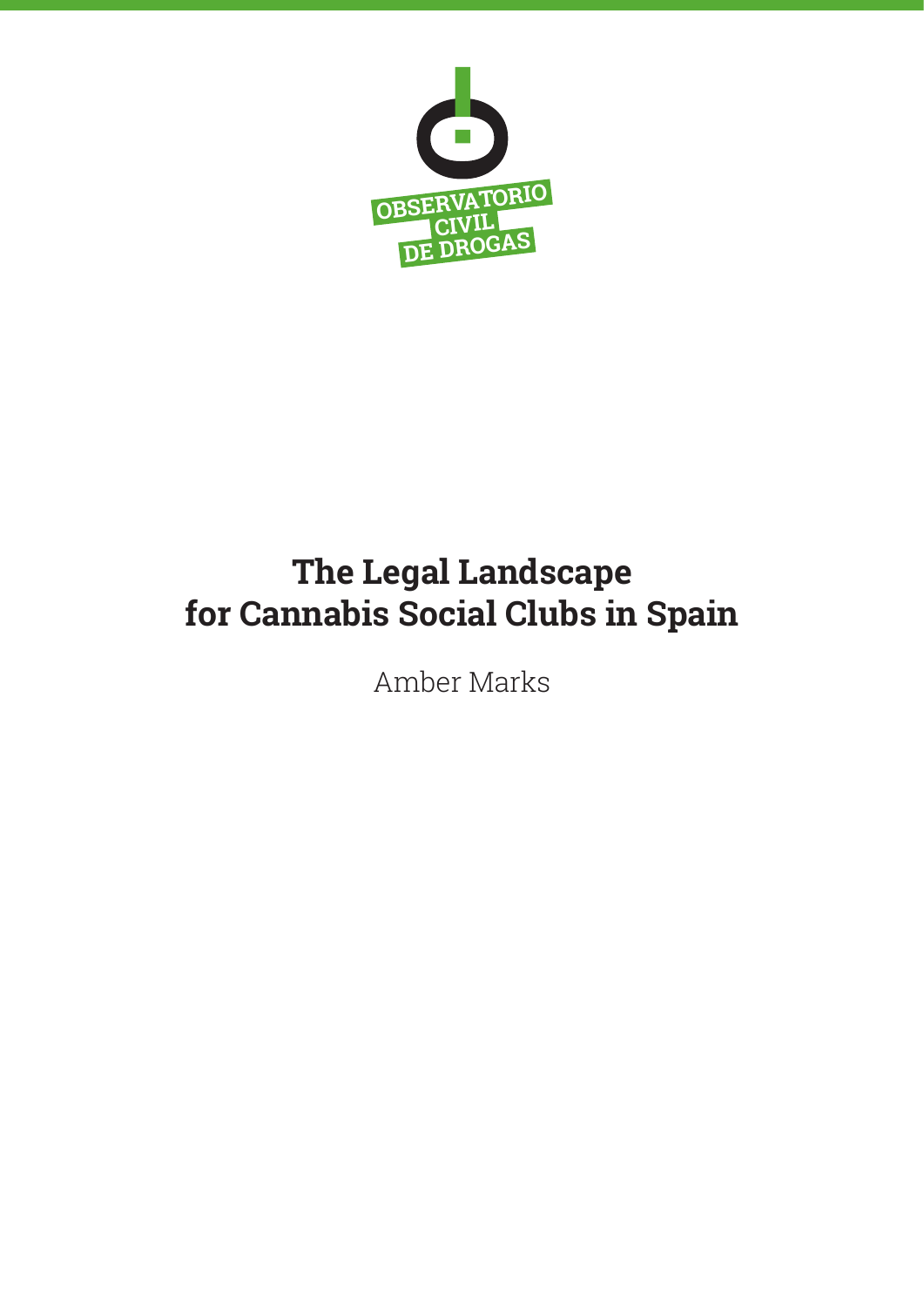**The Legal Landscape for Cannabis Social Clubs in Spain**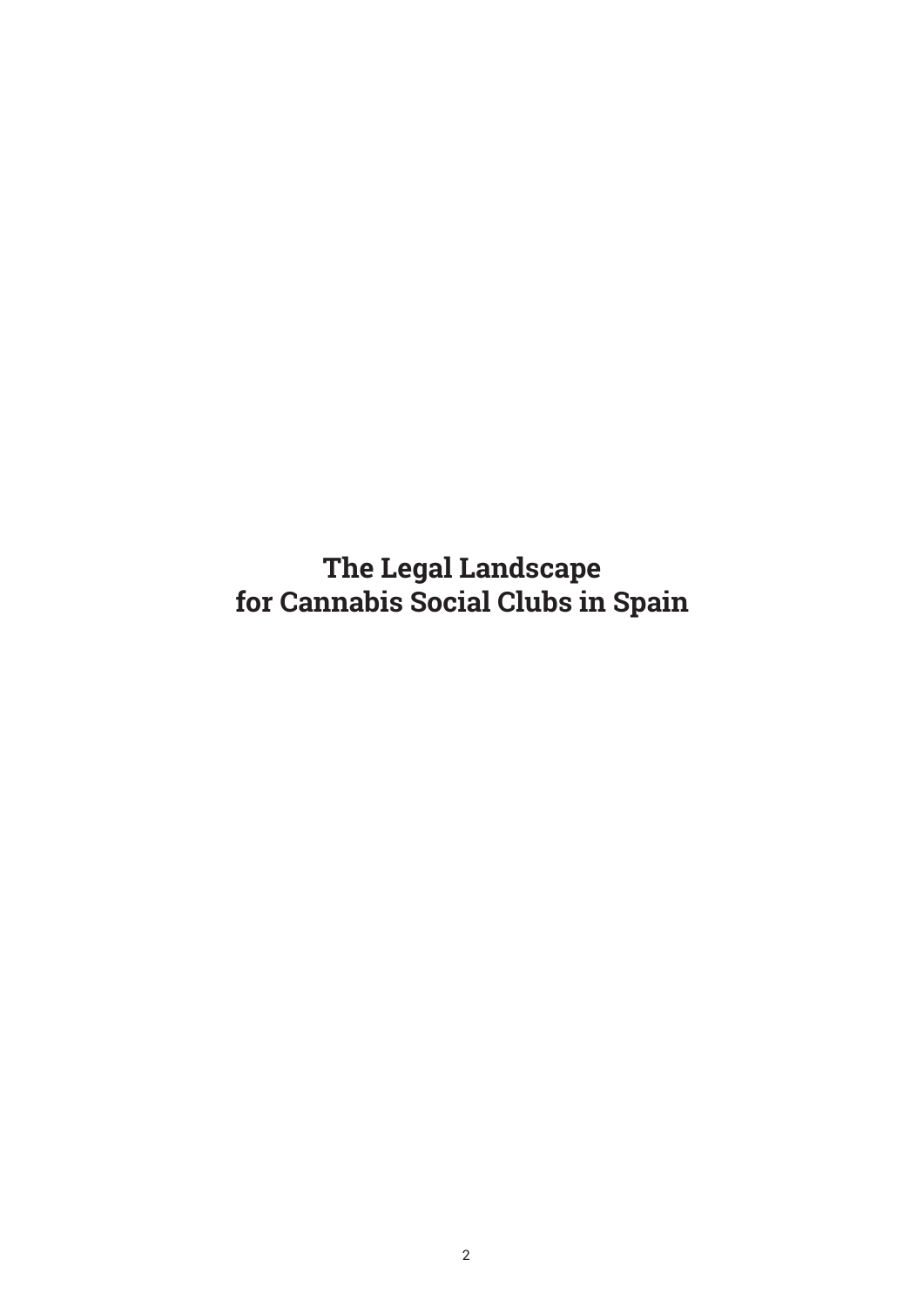

# **A Preliminary Sketch of the Legal Landscape for Cannabis Social Clubs in Spain (2015)** 1

Amber Marks 2

*This briefing is a preliminary sketch of the legal landscape for cannabis social clubs in Spain. Its author is presently conducting legal analysis and empirical research in Spain and her findings will be published in due course. The aim of this briefing is to provide an interim sketch of the relevant law for English speakers working in drug policy.*

*If you have any comments or questions or if you require a more in-depth discussion or more complete references, please contact Amber Marks at Queen Mary, University of London (a.marks@qmul.ac.uk) for a draft of the article A. Marks, M. Torres and O.Casals 'The Fine Green Line: The Regulation of Cannabis Clubs and Cultivation in Spain'.*

<sup>1.</sup> Any references to this briefing should be cited as A.Marks 'The Legal and Socio-Political Landscape for Cannabis Social Clubs in Spain (Observatorio Civil De Drogas, 2015).

<sup>2.</sup> Lecturer in Law, Queen Mary, University of London.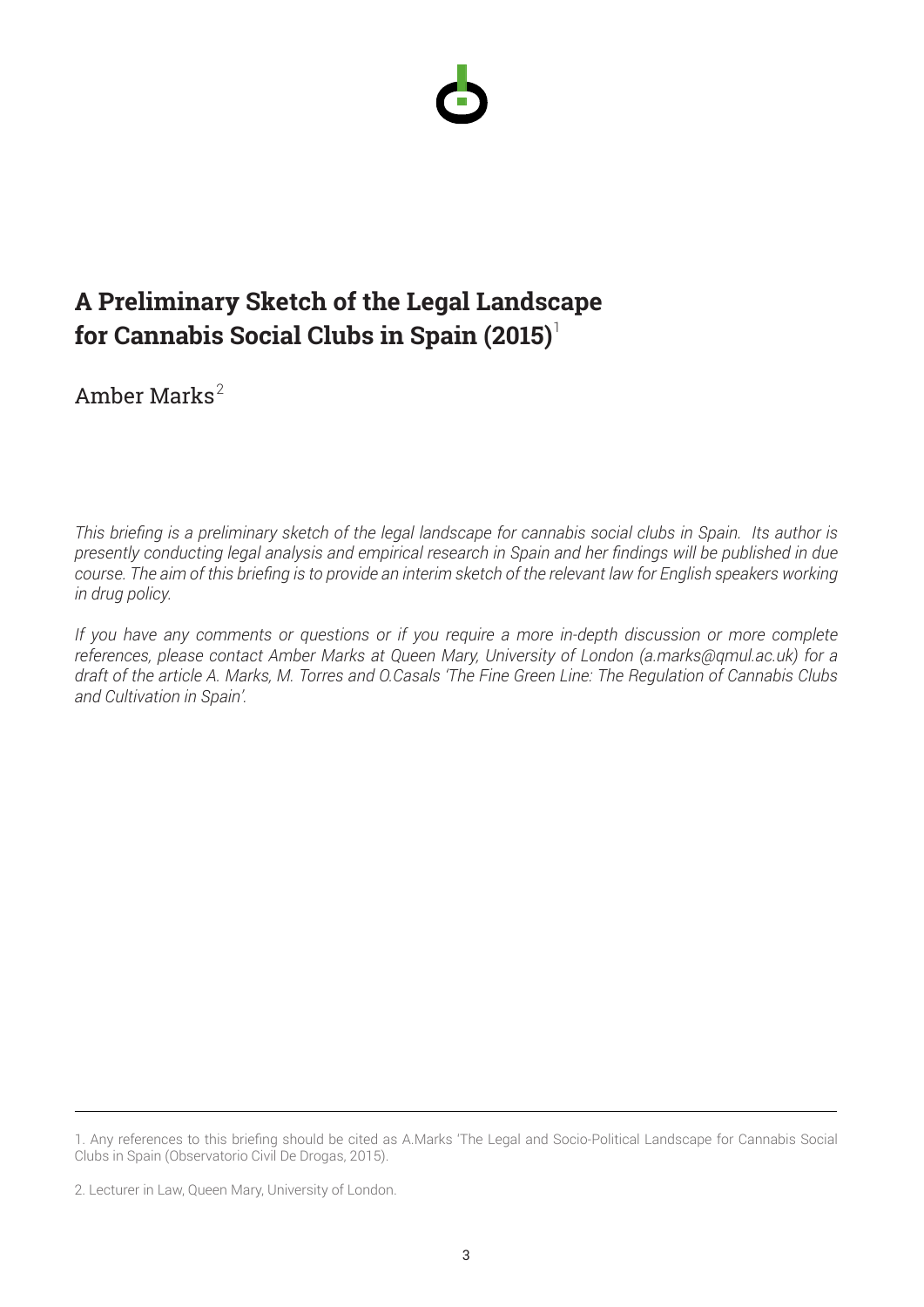

## **Introduction and Overview**

The so-called 'Spanish Cannabis Social Club model' has generated a great deal of interest in drug policy circles. The model consists of a notfor profit association, democratically operated by its members, officially registered as a legal entity, which collects and distributes cannabis to its members, on private premises licensed for the sole access of members. Several associations cultivate cannabis on behalf of their members. In order to be a member of a cannabis association a person must be an adult, a habitual user of cannabis, and the friend of a signed-up member. Members put money into the association and are thereby entitled, in addition to use of its facilities, to a proportionate share of its products, including cannabis. The legal protection afforded to registered associations by the Constitution and national legislation means that they can only be dissolved by a court order. The licensing of private premises for the use of the association (social clubs) entails the adequate satisfaction of various municipal regulations and autonomous community laws concerned with matters such as health and safety, and the abatement of noise and noxious emissions.

The first cannabis association was formed in 1991 and the first club appears to have been opened in 2001. There was a dramatic proliferation of cannabis associations and clubs between 2007 and 2011<sup>3</sup> . Official records suggest that there are

now at least 500 cannabis associations operating in Spain, each with hundreds if not thousands of members. The majority is in Catalonia, followed by the Basque country, but they are in existence throughout the country (including in the autonomous communities of Madrid, Valencia, the Canaries, Andalusia, the Balearics, Navarra, Castile and León, and Galicia)<sup>4</sup>. In Catalonia the number of applications for licenses by cannabis associations has resulted in the administrative creation of a specific license for cannabis smoking clubs. A de facto legalisation of cannabis supply has arisen, not as a result of any legislative initiative, but from the persistent testing of Spain's legal boundaries by civil society. Whilst criminal proceedings have been and continue to be brought against cannabis associations for both the distribution and cultivation of cannabis, the overwhelming majority results in acquittals or in a stay of proceedings occasioned by judicial findings that the conduct proven is not in breach of the criminal law of Spain. Such rulings are not infrequently accompanied by judicial statements about the inequity of the prosecutions and the urgent need for government regulation to ensure law enforcement and prosecutions target only criminal supply, and not cannabis clubs.

Faced with the social reality of what are now several hundred cannabis associations and cannabis social clubs, two city councils (the province of Girona and the municipality of

<sup>3.</sup> Òscar Parés Franquero and José Carlos Bouso Saiz, Pioneering Drug Policy in Catalonia: Innovation Born of Necessity (forthcoming in 2015, OSF). See also Xabier Arana and Virginia Montañés Sanchez 'Cannabis Cultivation in Spain – The Case of Cannabis Social Clubs' in T.Decorte, G.R.Potter and M.Bouchard World Wide Wee: Global Trends in Cannabis Cultivation and its Control (Ashgate, 2011).

<sup>4.</sup> La sesión de la comisión mixta para el estudio del problema de las drogas (Session of the Joint Committee on the drug problem) 28th October 2014. http://www.congreso.es/public\_ oficiales/L10/CORT/DS/CM/DSCG-10-CM-126.PDF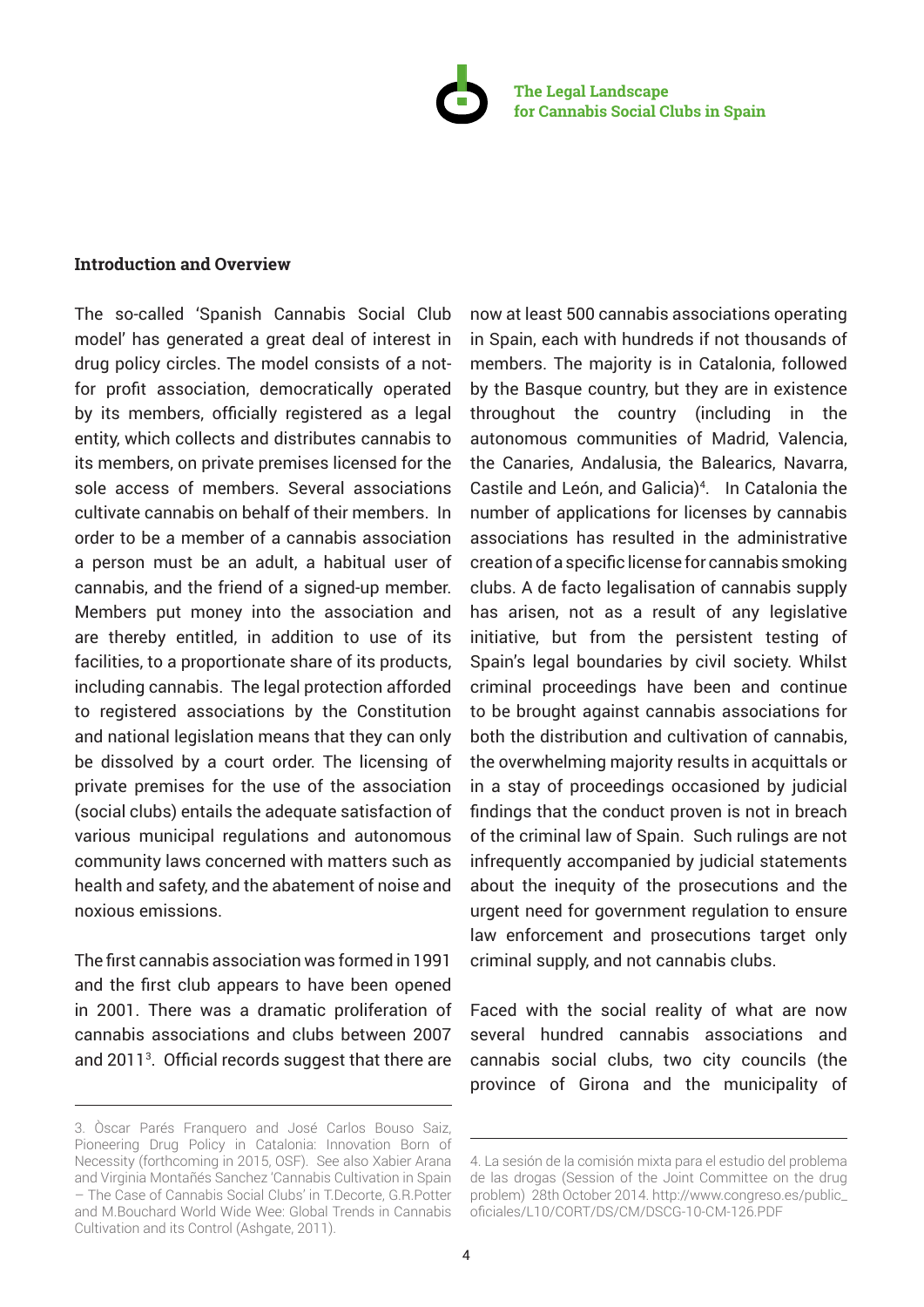

San Sebastian) and the parliament of one autonomous community (Navarra) have all introduced specific criteria for the local regulation and licensing of cannabis clubs. The Parliament of the autonomous communities of the Basque country has announced its intention to do likewise, as has the town council of Barcelona. The Parliament of Catalonia has issued detailed recommendations for their regulation by local councils. The aforementioned councils and parliaments describe the cannabis social club as an opportunity for enhancing civil rights and promoting public health simultaneously. The aim of these regulations is harm-reduction and provision of legal security for cannabis associations. The central government opposes local regulation and claims that any regulation relating to prohibited substances is within the exclusive jurisdiction of the central government in accordance with its obligations under the International conventions.

District council licenses, coupled with the promulgation of local regulations have enhanced the social standing and perceived legitimacy of cannabis social clubs. Cannabis social clubs and cannabis associations adhere to increasingly elaborate self-regulation. Such regulations are far from identical. Both their uniformity and their diversity are a reflection of attempts to exert social pressure on the authorities whilst conforming to exigencies of planning regulations, a vast body of criminal case-law on 'closed-circle use' (see below) and in anticipation of the requirements of municipal regulations for cannabis clubs.

The Cannabis Social Club model has attracted international attention in drug policy circles for several reasons of which the primary appear to be:

(i) The proliferation of cannabis social clubs in Spain has not attracted criticism from either of the primary drug control bodies, the INCB or UNODC;

(ii) The model appears to conform with international obligations;

(iii) The democratic means by which associations must operate to conform to the administrative law on associations, offers consumer control over the product;

(iv) On account of the associations being not-for profit, the model safeguards against the perceived risk of over-commercialisation;

(v) The model offers a regulatory opportunity for quality-control of the cannabis distributed and for programmes of risk-prevention;

(vi) The model provides a means of separating cannabis supply from the black market and harder drugs;

(vii) The model facilitates research into cannabis consumption and therefore the design of appropriately targeted programmes of harm reduction.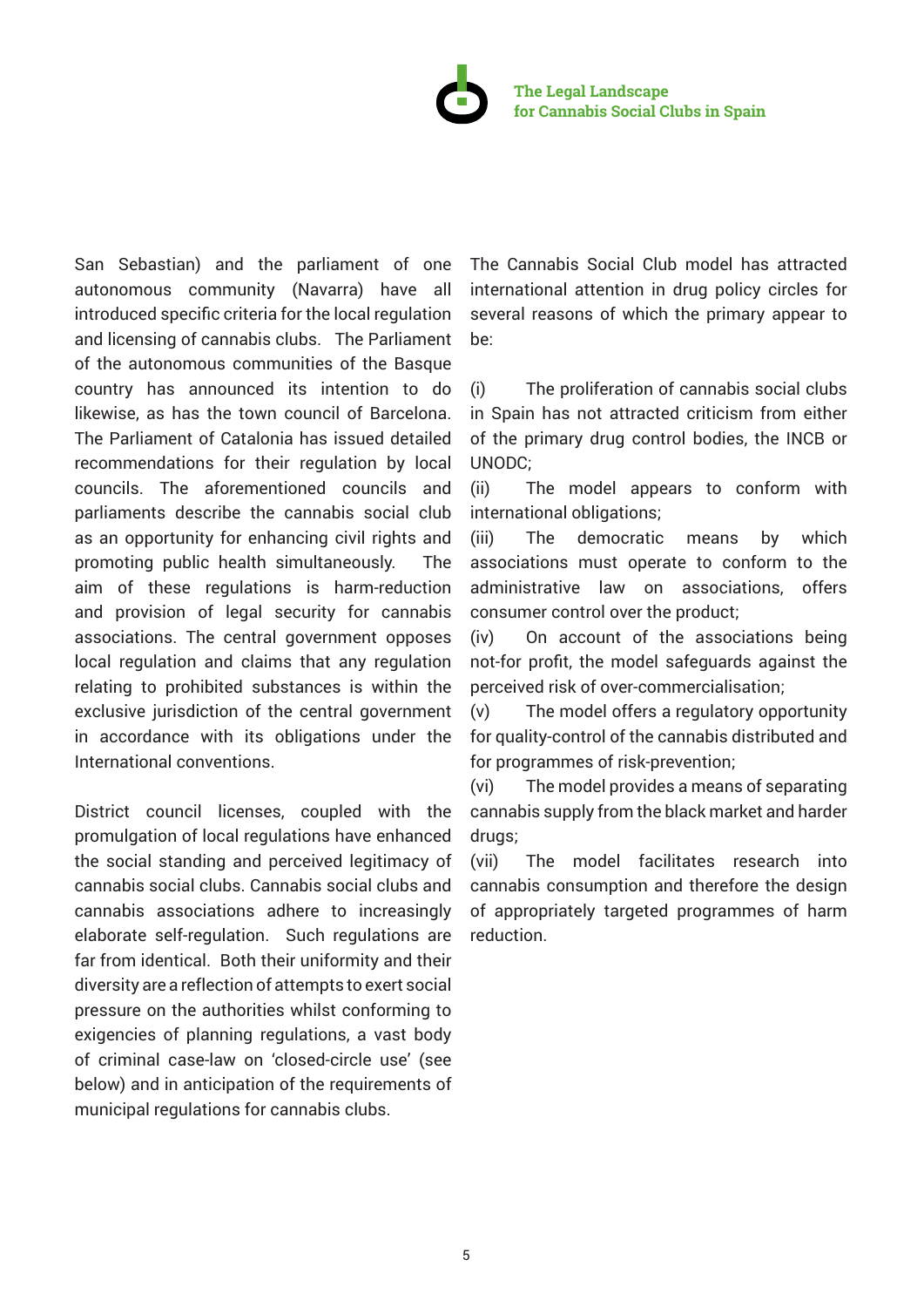

## **Domestic Law**

Spain ratified the Single Convention on Narcotic Drugs UN Convention of 1961 in 1966. The international lists of controlled substances, including cannabis, were incorporated into Spanish law by the Narcotic Law 17/1967 (Ley de Estupefacientes). The Narcotic Law 17/1967 provides the Spanish state (the law pre-dates the 1978 constitution) with the right to take action in relation to drugs. Narcotic Law 17/1967 provides that all substances listed in its schedule IV of the Single Convention cannot be produced, trafficked, possessed or used except in the quantities necessary for medical and scientific research and with the authorization of the Department of Health. It stipulates that no person or legal entity can dedicate themselves to cultivation of such cannabis and production without the relevant authorisation. The Narcotic Law 17/1967 did not create any criminal offences, and does not provide any criminal penalties in relation to any breach of its provisions. The primary purpose of the Narcotic Law 17/1967 was to incorporate the provisions of the Single Convention 1961 and its principal function is to clarify which substances the criminal and administrative offences on drugs in Spanish law relate to. The principal administrative and criminal offences relating to drugs are contained, respectively, in Article 25 and 26 of Ley Orgánica 1/1992 Protección de la Seguridad Ciudadana and in Article 368 of the Criminal Code.

**Note on the Judicial System and Precedence:** The Spanish legal system is a civil system as opposed to a common law system of precedent. Caselaw is not listed amongst the sources of law identified

in the Spanish Civil Code and the courts are not permitted to create law, only to interpret and apply it. The interpretation of the law is governed by Article 3 of the Civil Code. Article 3 makes clear that the both the objective and the spirit of the law are key to its interpretation. It also specifies that the law must be interpreted according to the social reality at the time of its application. There is presently some ambiguity about the weight and existence of any rules of precedent in relation to the decisions of the Supreme Court in criminal matters.

# (1) Possession and Social Supply (Closed-Circle Use)

Article 368 of the Criminal Code makes it a criminal offence to cultivate, produce, traffic or otherwise promote, encourage or facilitate the illegal consumption of toxic drugs, narcotics or psychotropic substances, or to possess these substances with such objectives. Article 368 is skeletally defined and provides ample scope for the courts to flesh out the offence in its application and interpretation.

The possession of drugs with any objective other than the promotion, encouragement or facilitation of their illegal consumption is not a criminal offence. The possession of drugs for personal use is an example of possession for an objective other than the promotion, encouragement or facilitation of illegal consumption, and it is therefore not a criminal offence. This was the Supreme Court's interpretation of the scope of the offence in 1974 and was confirmed in Parliament's subsequent revision of the Criminal Code. The personal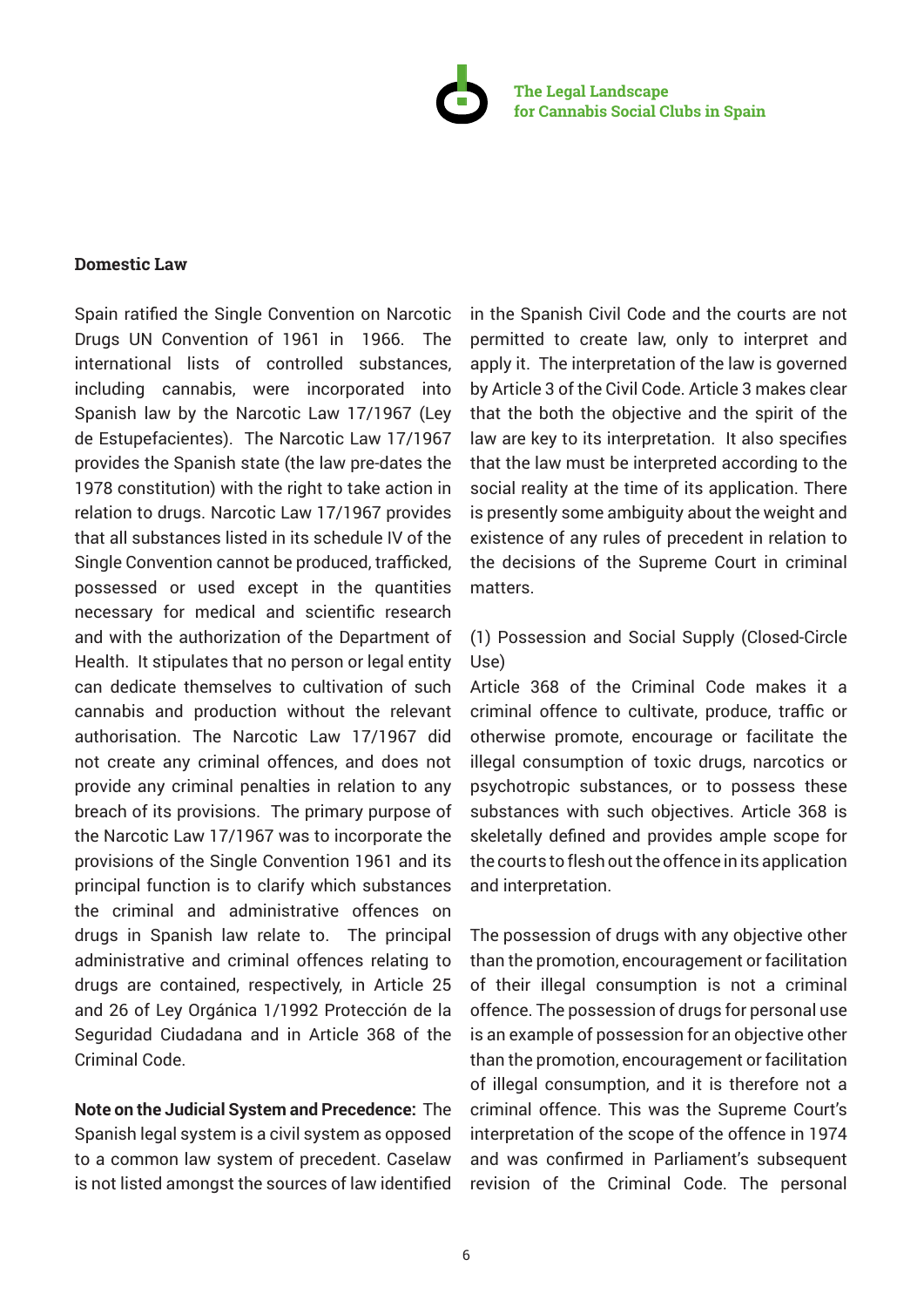

consumption of drugs is outside the elements of the offence defined in Article 368; the drug must be certified as destined for a use other than the personal use for it to amount to a criminal offence<sup>5</sup>.

The concept of personal use in Spanish caselaw is broader than in English criminal law and is more akin to the concept of 'social supply' used in the sentencing practice of the courts of England and Wales. In England and Wales the supply of drugs to a social group who has contributed to the purchase price of the drug will amount to the offence of supply for the purposes of the substantive criminal law, but in sentencing practice it may be dealt with as if it were an offence of simple possession<sup>6</sup>. In Spain, the Supreme Court's interpretation of the substantive criminal law is to treat **social supply and personal possession** as the same; **both are beyond the scope of criminal law**.

For ease of reference both personal use and 'social supply' will be referred to as 'closed-circle use' in this document. **Possession of cannabis in private for 'closed-circle use' is neither an administrative nor a criminal offence.**

One explanation for the exclusion of 'closed-circle use' from the scope of the criminal law is that the purpose of the criminal law on drugs in Spain is the protection of public health as a collective good. Whilst the individual may benefit indirectly from this protection, individual health is not the target of Article 368; the offence concerns itself solely with behavior that endangers public health. Numerous judgments of the Supreme Court include pronouncements on the requirement for there to be some risk of drug diffusion amongst 'third parties', or encouragement of its use by 'third parties' for the elements of the criminal offence to be established<sup>7</sup> . The boundaries of 'closed circle use' and the definition of 'third parties' are difficult to define however. Several valiant attempts have been made to do this by academics and activists through analysis of a large and ever expanding body of case-law from the Supreme Court on 'closed-circle use'. Several decisions in the appeal courts of the autonomous communities also provide digests of the exigencies of 'closed circle use'. Much of the self-regulation of cannabis clubs has been inspired by these analyses and digests,

<sup>5. &</sup>quot;El consumo de drogas o esupefacientes es atípico, para que la mera tenencia se repute delectiva, es menester que quede acreditado que la poseída no se hallaba destinada al propio consumo (the personal consumption of drugs is not criminal and the possession of drugs will only therefore be criminal when it is destined for use other than personal consumption" : STS 20th March 1980.

<sup>6.</sup> In Holmes v Chief Constable Merseyside Police [1976] Crim L.R. 125, the Divisional Court rejected a defence submission that a person who held drugs on behalf of themselves and others was in joint possession and that a person who held drugs on behalf of themselves and others was in joint possession and that a subsequent division of the drugs could not amount to supply. Where there is no commercial element to the supply, and the defendant supplies or possesses drugs intending to supply to them to a small social group had contributed to the purchase price of the drug, the case might be dealt with for sentencing purposes as akin to simple possession: Denslow [1998] W.L.R. 1044/745, Parish [1999] EWCA Crim.2686 and Busby [1999] EWCA Crim.1824 as cited in R.Fortson Misuse of Drugs and Drug Trafficking Offences (Sweet and Maxwell, 6th ed. 2011) p.922

<sup>7.</sup> For further discussion of this distinction and citation of caselaw of the Supreme Court in support see José Luis Diez Ripolles and Juan Muñoz Sánchez, 'Licitud de la autoorganización del consumo de drogas (Lawfulness of organized drug consumption' Jueces Para La Democracia (Judges for Democracy)(75) November 2012. For a comprehensive analysis of the case-law see Jacobo Dopico Gómez-Aller Transmisiones atípicas de drogas: Crítica a la jurisprudencia de la exceptionalidad (Lawful drug transactions: analysis of the jurisprudence) (Tirant lo blanch, 2012)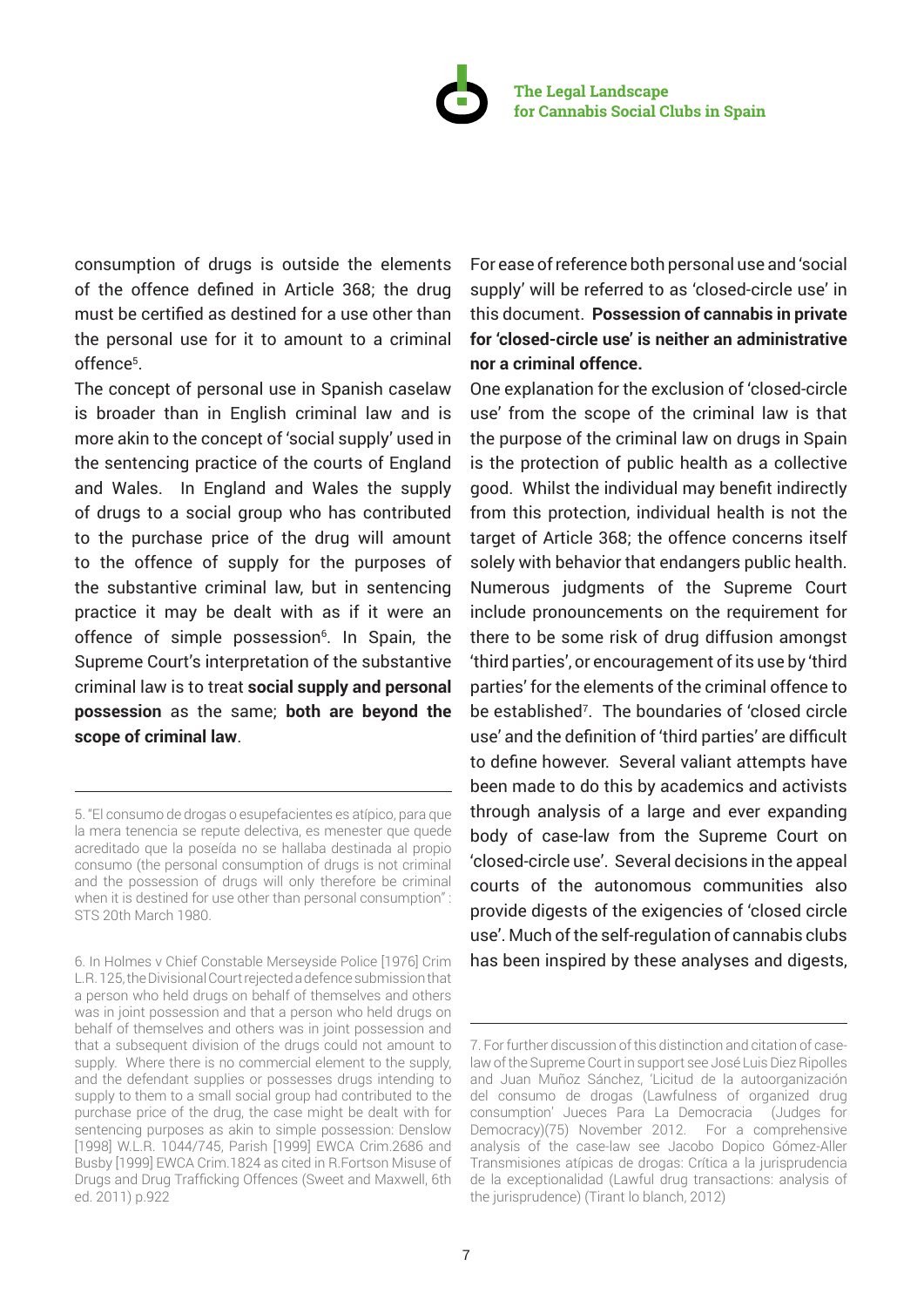

and in particular that written by Muñoz and Soto at the request of the government of Andalusia<sup>8</sup>. In précis, the supply of cannabis (i) to persons who are habitual users of cannabis (ii) in premises that are closed to the public (iii) in amounts that are consistent with the person's personal use and not redistribution of the cannabis amongst third parties (iv) for its immediate consumption within the locality, will - according to doctrine of 'closedcircle use' - be outside the scope of the criminal offence. Any active recruitment of members through promotional activities, or any supply of cannabis to persons who are not already habitual users, would be criminal.

In conclusion, the substantive criminal law of Spain – as applied by the courts - has succeeded in netting the 'drug pusher' whilst excluding drug users and those satisfying the demand of users within their social circle.

In October 2014 José Ramón Noreña, the Anti-Drugs Prosecutor, announced an offensive against the cannabis clubs. In his evidence to the Cortes Generales (the bicameral parliament) he argued that the 'closed-circle' doctrine is of no application whatsoever to cannabis associations, primarily on account of the number of people generally inscribed in such associations. Cazalis Eiguren, an MP from the Basque party (Grupo Parlamento Vasco, PNV) pointed out that his opinion directly contradicts the jurisprudence of the lower courts and questioned the legitimacy of the prosecutor's stance given the large number of cases to the contrary. The MP cited a recent judgment absolving a cannabis association from the Audiencia Provincial de Vizcaya, in which the court clearly states that number of persons supplied is of no relevance to the applicability of 'closed-circle use'. In response the prosecutor stated he was not bound by the decisions of the lower courts, but by that of the Supreme Court. The Supreme Court has not pronounced on the specific application of the closed-circle doctrine to cannabis associations; the penalty for cannabis supply and cultivation was reduced in 1995 and as a result the final court of appeal for such cases is the Audiencia Provincial. The cannabis social club model appears to conform with the Supreme Court's doctrine on 'closed circle use' and unless and until the prosecution find a legitimate means of getting a case involving a cannabis social club before the Supreme Court, the model is likely to continue to be treated by the lower courts as beyond the reach of the criminal law.

Possession of drugs (including cannabis) in public is an administrative infraction, regardless of the objective for which it is possessed, and attracts financial penalties. The tolerance of its consumption in public premises by their management is also an administrative infraction. Cannabis Social Clubs are private premises to which only members are lawfully admitted.

<sup>8.</sup> Juan Muñoz Sánchez and Susan Soto Navarro, Uso terapéutico del cannabis y creación de establecimientos para su adquisición y consumo: viabilidad legal (Therapeutic use of cannabis and the creation of establishments for its acquisition and consumption: legal viability) Boletín Criminológico No 47 (May-June 200) pp 1-4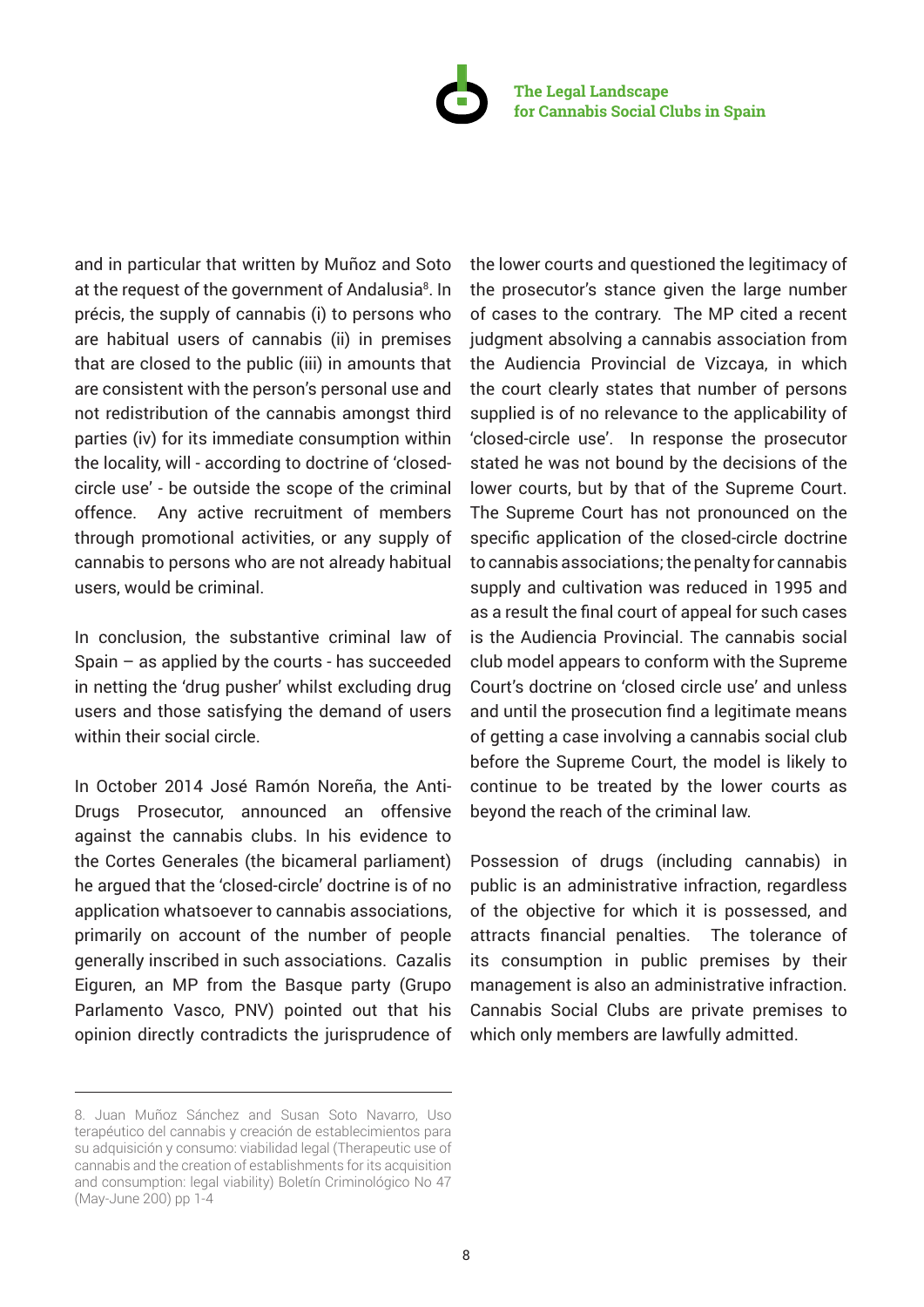

#### (ii) Cannabis Cultivation

Cannabis cultivation will amount to a criminal offence when deemed to be in breach of Article 368. Whether the cultivation of cannabis for 'closed-circle use' is criminal is a matter of some debate. The first Supreme Court decisions on this issue (in 1990 and 1994) employ reasoning that is consistent with their decisions on possession for 'closed-circle use'; cultivation that is destined for 'closed-circle use' does not satisfy the requirements of the criminal offence because it would not promote, encourage or facilitate the illegal use of drugs and does not violate the interest protected by the criminal offence (bien juridico), which is public health. The most recent Supreme Court decision on this issue, however, was pronounced in 1997 and stated that any cultivation of cannabis posed an inherent danger to the interest protected by the law. The judgment is controversial and described as 'peculiarv' in Herrrero Alvaerz's legal text on cannabis and the criminal law<sup>9</sup>. . In the legal opinion of Herrero, cultivation destined for 'closed-circle use' does not breach the criminal law. On account of the lowering of the penalties in relation to cannabis mentioned above, the 1997 decision was the last such case to reach the Supreme Court. In 2003 the then Prosecutor of the Supreme Court, Fernando Sequerros Sazatornil issued an opinion on the state of the law in relation to cannabis, and stated that cultivation for personal use is not a criminal offence in Spanish law. Trial judges continue to require the prosecution to prove that

the cannabis crop is destined for third parties ie persons outside the 'closed circle.'10 The vast majority of prosecutions of associations for the cultivation of cannabis for their members have resulted in acquittals on the basis that cultivation for 'closed-circle use' is not a criminal offence.

The new draft Ley de Seguridad Ciudana will make the cultivation of cannabis in public sight an administrative infraction. The draft law is a clear acknowledgement of the present lack of certainty surrounding whether cultivation, even in full public view, is unlawful. Assuming that the draft Ley de Seguridad Ciudana is approved, any cultivation in public view will amount to an administrative infraction.

# **Compliance with International Law and European Law**

There is general consensus that there is no obligation under the international conventions on drug control for drug possession to be a criminal offence where it is for personal consumption. There is also ample scope for arguing that the same latitude applies to cultivation for personal consumption<sup>11</sup>. The drafters of the Single Convention 1961 appear to have had only commercial cultivation in their sights. The

<sup>9.</sup> Herrero Alvarez, S.'El cannabis y sus derivados en el derecho penal español (Cannabis and its derviatives in Spanish criminal law' Adicciones, 12(2), 315-329 at 322 available at http://www. adicciones.es/files/herrero%20315-329.pdf

<sup>10.</sup> See for example the decision 250/09 of the Audiencia Provincial of Gipuzkoa on the 6th July 2009

<sup>11.</sup> N.Boister Penal Aspects of the UN Drug Conventions Kluwer Law International (2001)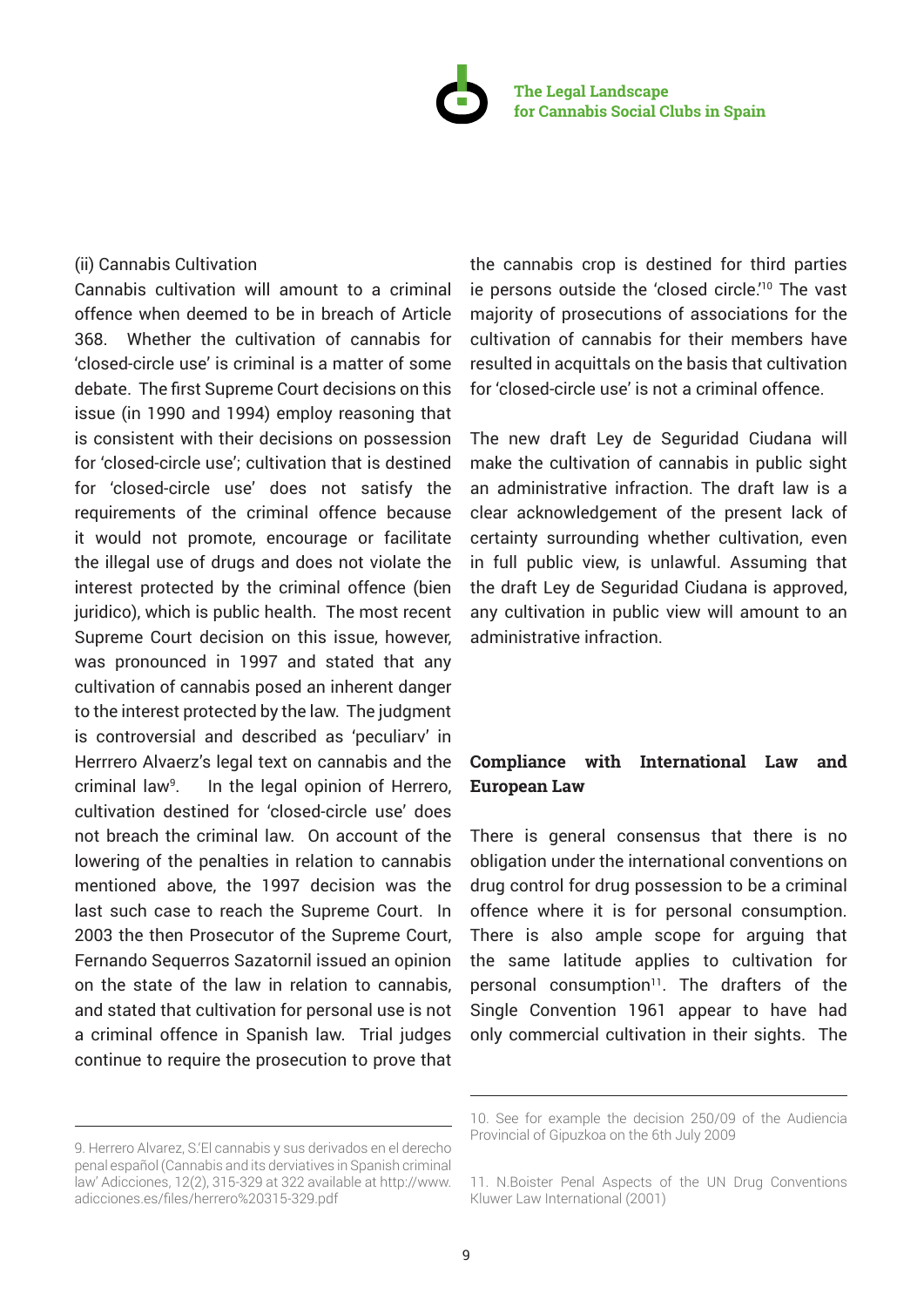

first and only reference in the UN Treaties to 'cultivation for personal use' is in Article 3 of the 1988 Convention which provides that:

 "Subject to its constitutional principles and the basic concepts of its legal system, each party shall adopt such measures as may be seen necessary to establish as a criminal offence under its domestic law, when committed intentionally, the possession, purchase or cultivation of narcotic drugs or psychotropic substances for personal consumption contrary to the provisions of the 1961 Convention, the 1961 Convention as amended or the 1971 Convention."

The author is exploring the concept of "personal use" in a range of jurisdictions and for the purpose of this briefing it will suffice to note that at a European level, the Council Framework Decision 2004/757/JHA on illicit drug trafficking specifically excludes the following from its definition of criminal traffic in drugs:

"(i) simple users who illegally produce, acquire and/or possess narcotics for personal use and (ii) users who sell narcotics without the intention of making a profit (for example, someone who passes on narcotics to their friends without making a profit). The principal target of the Framework Decision is "transnational trafficking and actions undertaken for the purpose of transferring ownership for profit."

The above suggests that the case-law in Spain that interprets possession and cultivation for personal use (and by extension, 'closed circle use') as outside the scope of the criminal law is in compliance with the Convention.

What is ambiguous is under what circumstances, if any, a country could 'permit' possession. Permission suggests a form of legal authorization, as opposed to the exclusion of a behavior from the criminal law. The conclusion to the extensive legal analysis conducted by TNI on the scope of treaty latitude is that legal regulation of the cannabis market for recreational purposes cannot be justified within the existing limits of latitude of the UN drug control treaty $12$ .

### **Social impact And Effectiveness**

Whereas the potential of the Spanish cannabis club model to reduce harm is widely acknowledged, there are as yet no completed empirical studies on their operation in practice or analyses on the social impact of their proliferation. Official figures suggest that during the period of their proliferation there has been an increase in the amount of cannabis cultivated, a decrease in the amount of cannabis imported<sup>13</sup> and a decrease in the amount of cannabis consumed $14$ . The author's preliminary research suggests that continued targeting of cannabis crops by law enforcement may have the effect of encouraging the indoor (as opposed to outdoor) cultivation of cannabis.

<sup>12.</sup> M. Jelsma, T.Blickman and D.Bewley-Taylor, The Rise and Decline of Cannabis Prohibition: The History of Cannabis in the UN Drug Control System and Options for Reform (TNI, 2014) available at http://www.tni.org/rise-and-decline

<sup>13.</sup> Luis Gómez, 'España quintuplica desde 2009 su producción industrial de marihuana' El País 17 September 2014

<sup>14.</sup> Òscar Parés Franquero and José Carlos Bouso Saiz, Pioneering Drug Policy in Catalonia: Innovation Born of Necessity (forthcoming in 2015, OSF)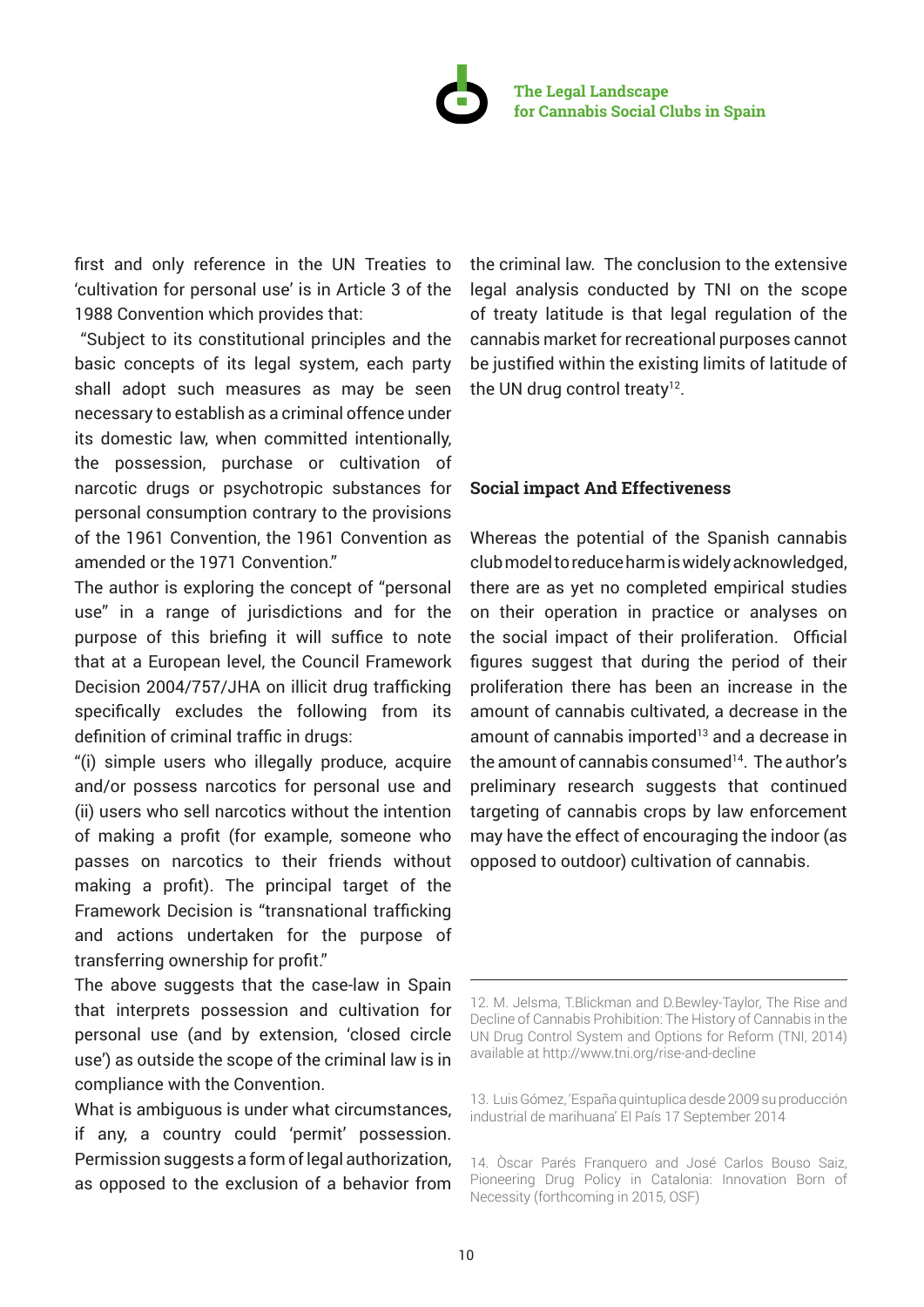

**! The Legal Landscape for Cannabis Social Clubs in Spain**

|                                | Published February 2015 |
|--------------------------------|-------------------------|
|                                | Author Amber Marks      |
| Additional input  Oriol Casals | <b>Miquel Torres</b>    |
|                                | Layout Pierre Genet     |